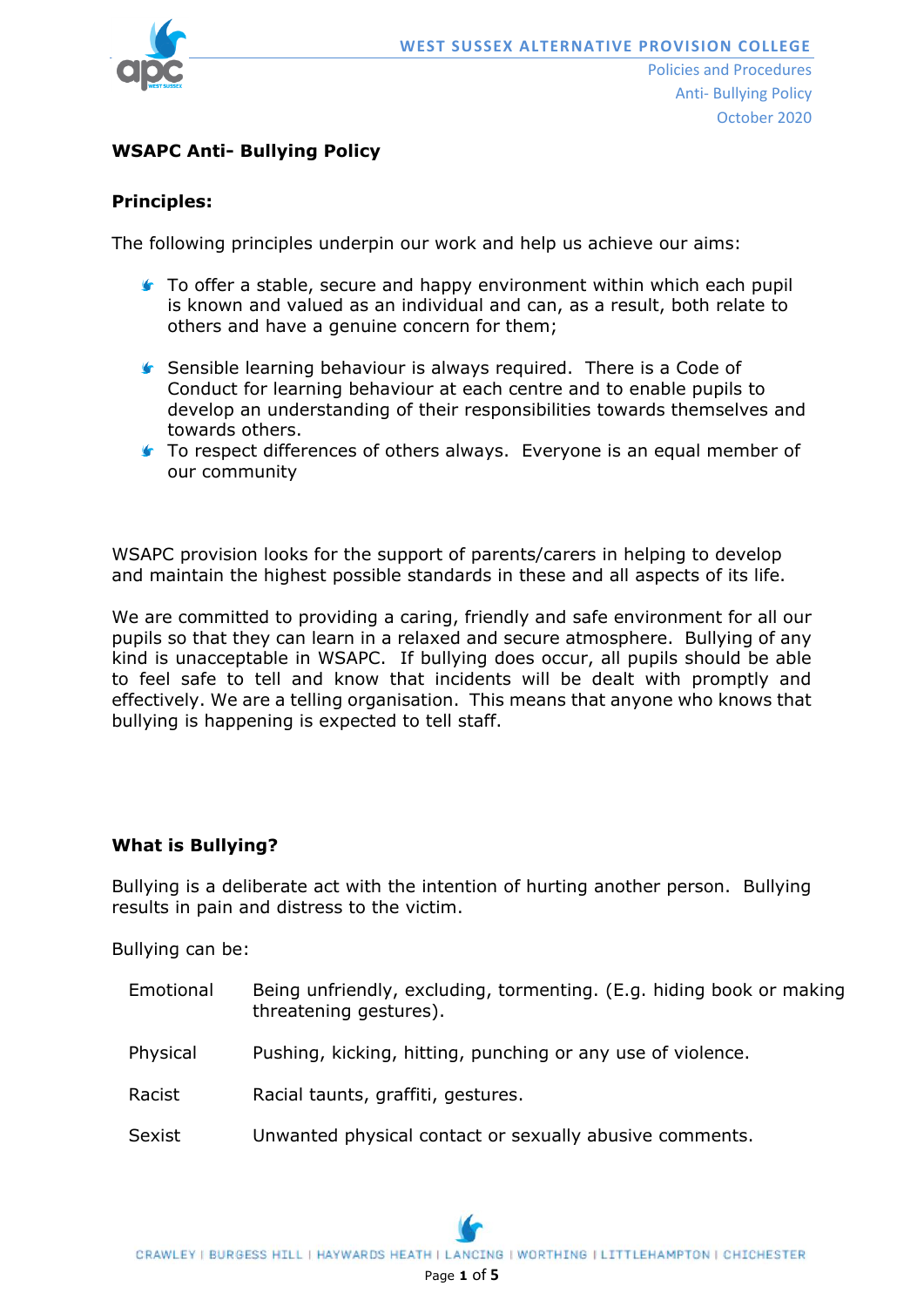

- Homophobic Because of or focusing on the issue of sexuality. Homophobic behaviour may be directed to the actual person, a friend or supporter, or anyone that may be perceived as Gay (whether they are Gay or not)
- Verbal Name-calling, sarcasm, spreading rumours, teasing.
- Cyber All areas of Internet/social media, such as email and Internet chat room misuse, mobile threats by text messaging/social media apps and calls, misuse of associated technology e.g. camera and video facilities.
- Transgender Trans people are often find themselves the subject of prejudice and the target of bullying because of their "difference". Transphobic behaviour may be directed to the actual Trans person, a friend or supporter, or anyone that may be perceived to be Trans (whether they are Trans or not).
- Disablist Disablist bullying is a form of bullying motivated by prejudice against disabled people including those pupils with learning disabilities.

# **Why is it important to respond to bullying?**

- **G** Bullying does sometimes occur and must be taken seriously
- **S** Bullying is destructive
- **Bullying interferes with education**
- **S** Bullying affects everyone
- **S** Bullying hurts

No one deserves to be a victim of bullying. Everyone has the right to be treated with respect. Pupils who are bullying need to learn different ways of behaving and how their behaviour affects others. WSAPC has a responsibility to act promptly and effectively to issues of bullying.

# **Aims of Anti-Bullying**

The aims of the Policy are to:

- **Create a climate where bullying is not accepted**
- $\blacktriangleright$  Help prevent bullying from starting
- **F** Ensure staff respond consistently and appropriately to bullying
- **F** Empower victims to seek help
- **Involve everyone (pupils, staff, parents and governors) in acting against** bullying whenever and wherever it occurs.
- **Help those involved in bullying change their behaviour**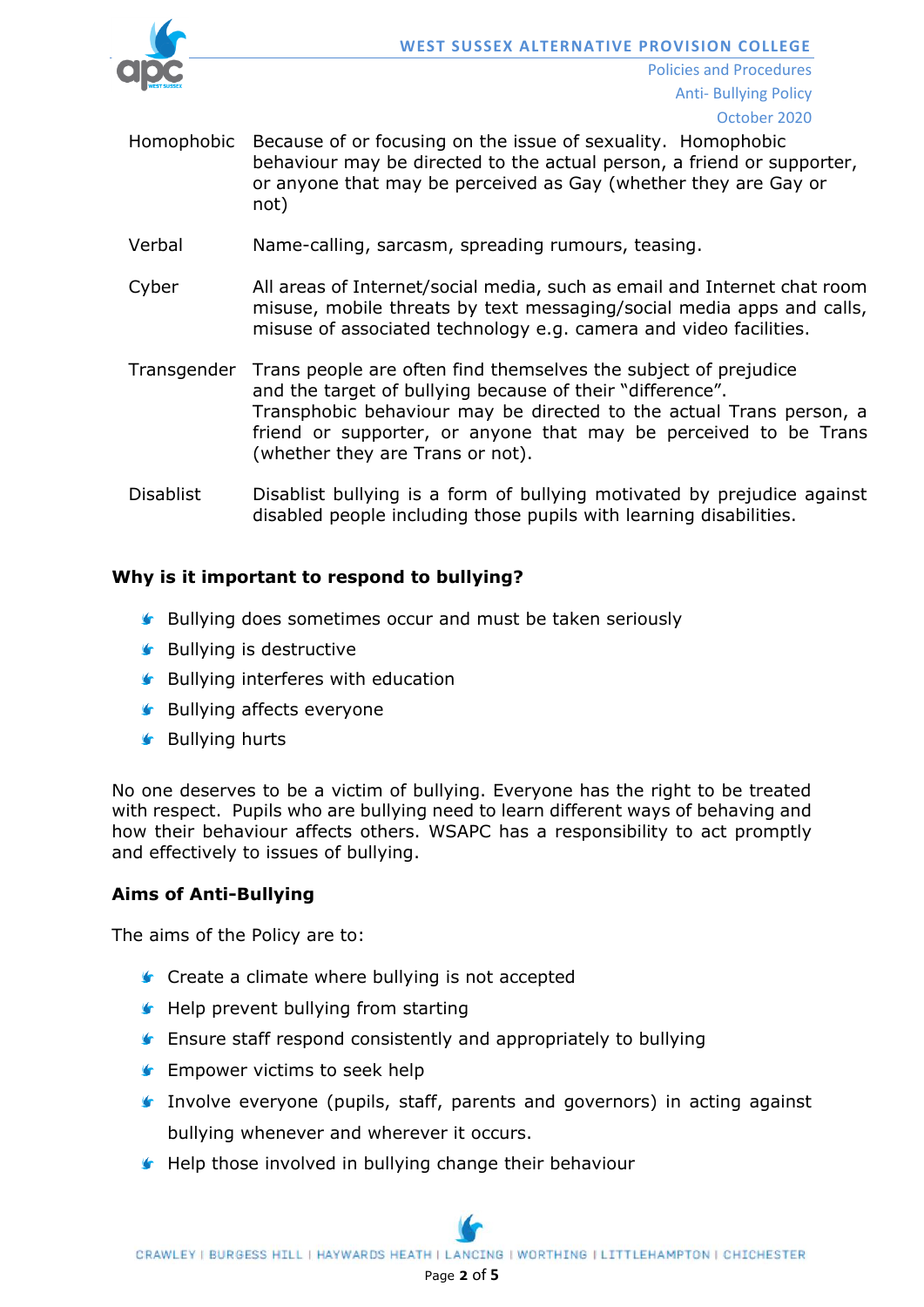

# **Creating the Climate for Reducing Bullying**

All members of WSAPC community are encouraged to:

- **Have a positive self-regard**
- **Look after each other**
- **Be open about bullying**
- **Turn to someone with their concerns and fears**

Everyone in WSAPC community is made aware of our stance and the strategies to deal with bullying through:

- **All initial interviews on entry to the college**
- All pupils through Personal Development Programmes of study
- All pupils during Form Tutor time, and through the Behaviour for Learning procedures
- All parents/carers and members of the wider community through the website
- **Staff development opportunities**
- **Staff meetings**
- **Governors meetings**

The College recognises that pupils model their behaviour on older pupils and adults: teachers and parents/ carers in particular. The service's Behaviour for Learning Policy requires that all staff:

Set an example of the behaviour we seek to promote

Work together through referral and support

Strive to achieve consistently in response to behaviour

#### **Intervention Strategies**

The service uses a variety of intervention strategies to deal with bullying issues with the response depending on the particular circumstances of the issue. Strategies used may include:

- Counselling
- **G** Conciliation
- **S** Mediation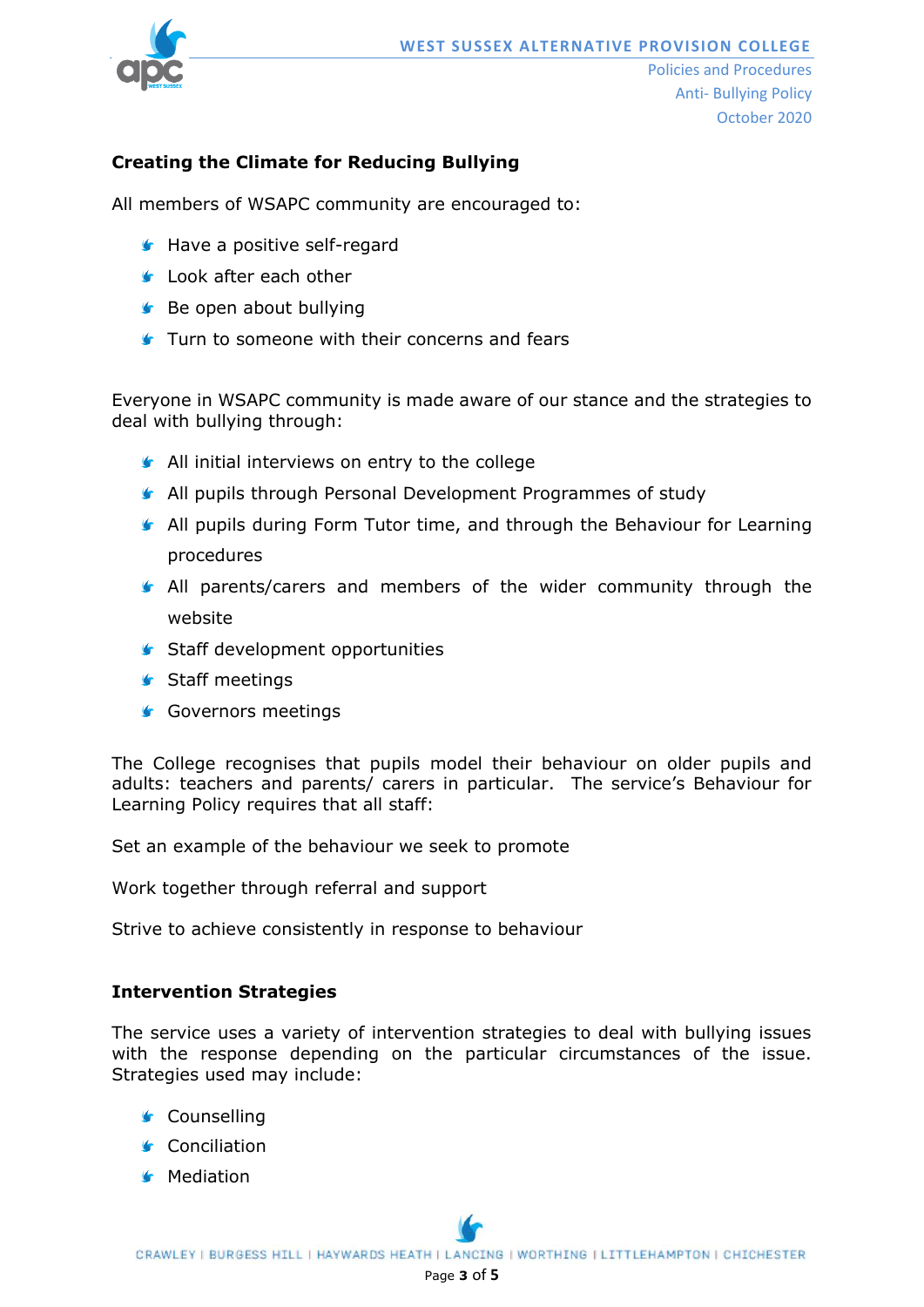

- **G** Discussion
- **Involving parents/ carers**
- **Involving outside agencies**
- **G** Coaching/Mentoring

### **Procedures to Follow**

Reporting incidents:

All members of WSAPC community are responsible for reporting incidents of bullying to a member of staff:

This could be:

- **S** By word of mouth
- **Sy** letter/note
- **S** By emailing the centre
- **SBy telephoning**

Recording incidents:

All bullying incidents will be recorded on an Incident Form with the appropriate action taken clearly indicated.

Each incident will be recorded on our pupil tracking system.

Incidents of racism are reported on a termly basis to the Local Authority by the Head Teacher.

### **Sanctions:**

Bullying incidents are dealt with using the same system as for other behaviours which are outlined in WSAPC Behaviour for Learning Policy using a staged approach

Continued low-level bullying over a period of time will be considered to be more serious and pupils will face increasingly severe sanctions in line with the WSAPC Behaviour for Learning Policy.

Very serious incidents will be dealt with by the Assistant Head teacher at the centre or the Centre Manager or in liaison with the Headteacher.

#### **Monitoring**

The Head of WSAPC will monitor the Anti-Bullying Policy in order to identify progress and enable follow-up. This will show whether the policy is effective.